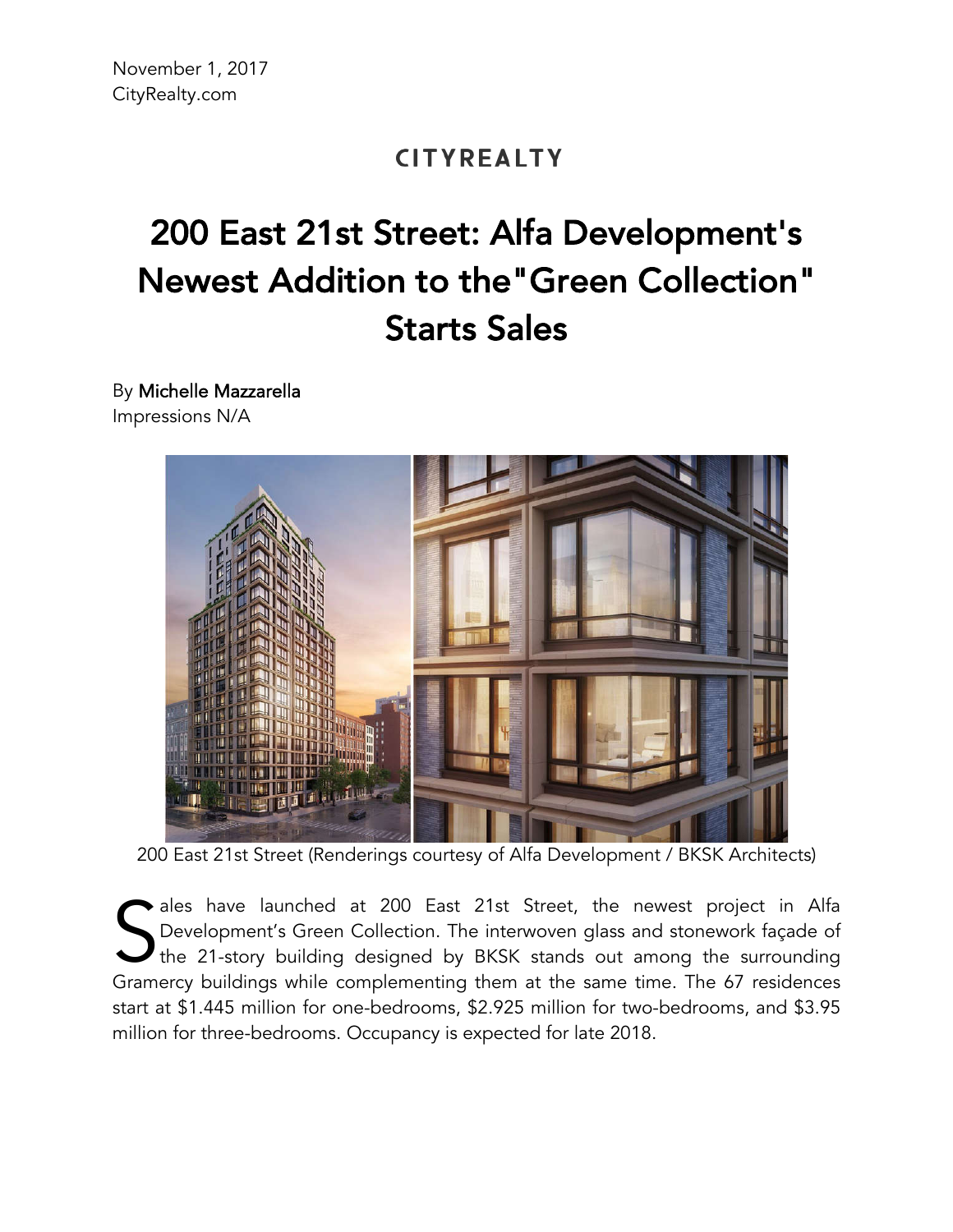

Like all buildings in the Green Collection, 200 East 21st Street is targeting LEED Gold Certification with environmentally friendly features from top (landscaped communal green roof deck) to bottom (vertical green wall in attended lobby that improves air quality). It will offer wind-generated electricity and a solar-powered system that provides 60% of the building's hot water. A bike room encourages the use of bicycles and the reduction of greenhouse gas emissions. Eco-friendly materials such as FSC-certified wood and water-conserving fixtures were used in the interiors.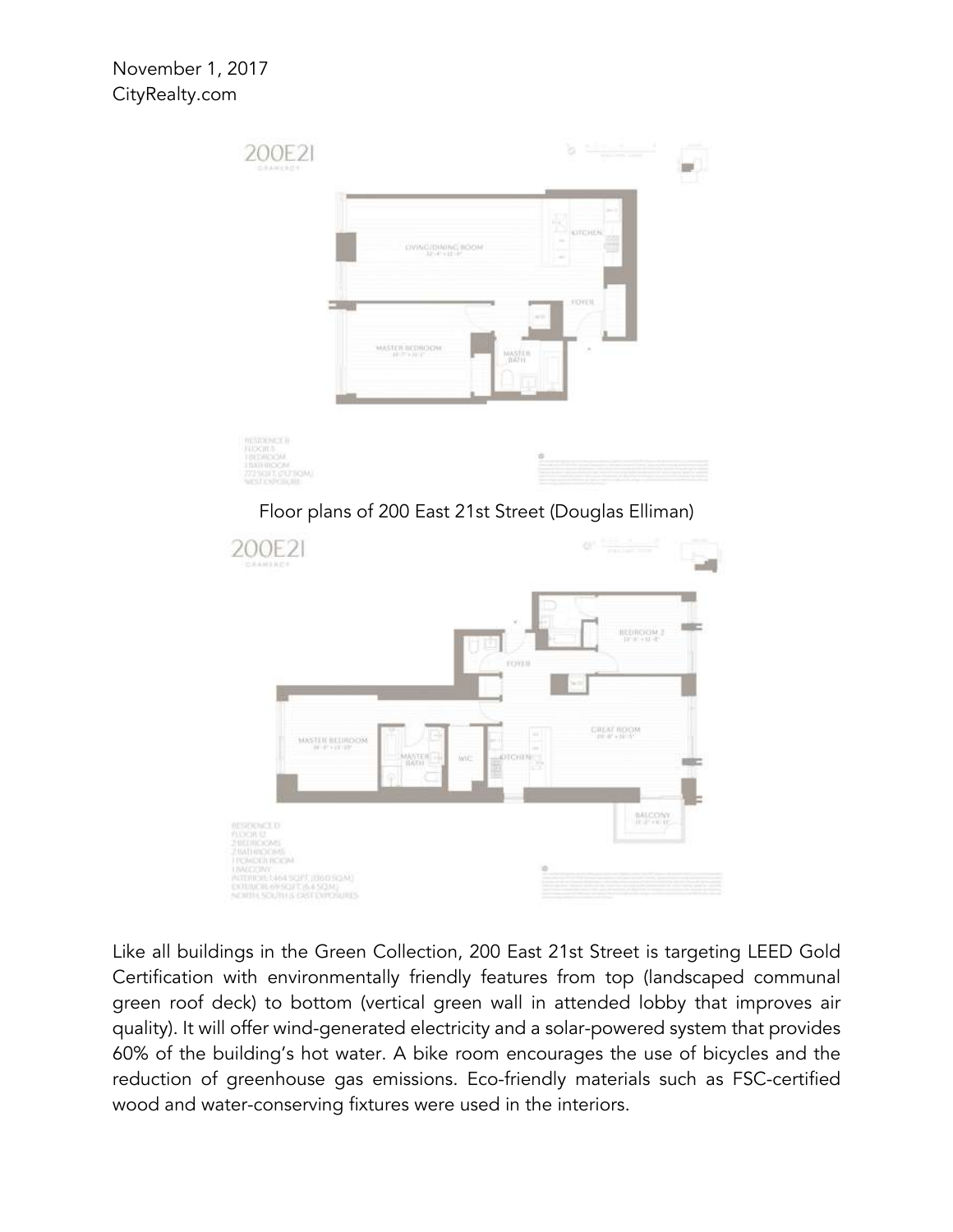## November 1, 2017 CityRealty.com



Kitchen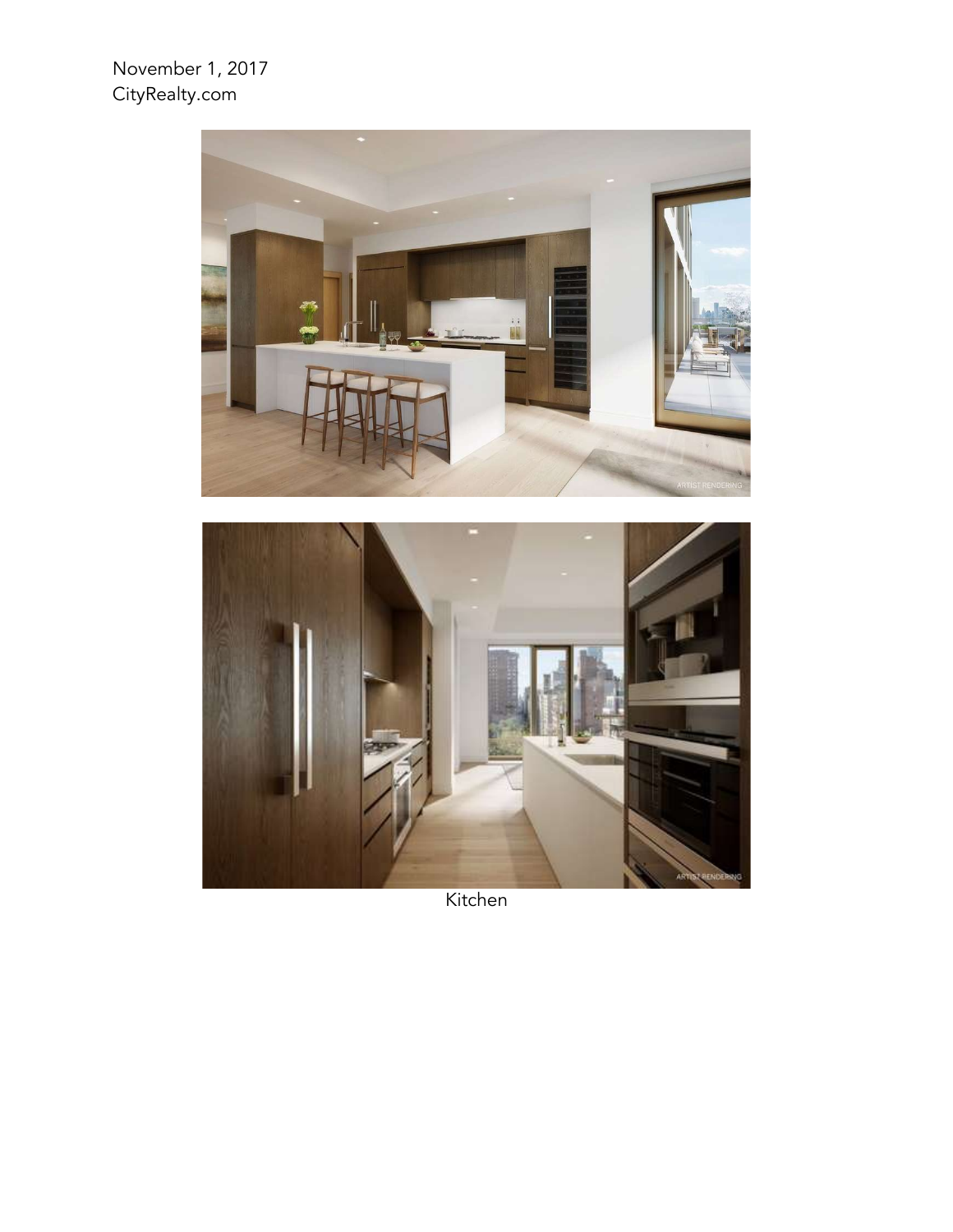

Bath

However, there were no style sacrifices involved in the interiors by Champalimaud. Grand oak entry doors open to spacious living areas with floor-to-ceiling windows that fill the apartment with natural light. Poliform kitchens have elegant islands and peninsulas, white sand quartzite countertops, and fully integrated Miele appliances; select units have builtin coffee machines, wine fridges, or electric speed ovens. Spa-like master baths feature white Macedonian Sivec marble floors with radiant heat, double vanities with white Macedonian Sivec marble countertops, and glass-enclosed showers. Other features include oak-veneered doors leading to a laundry area with Miele Prestige Washer and Tumble Dryer with heat exchange technology.

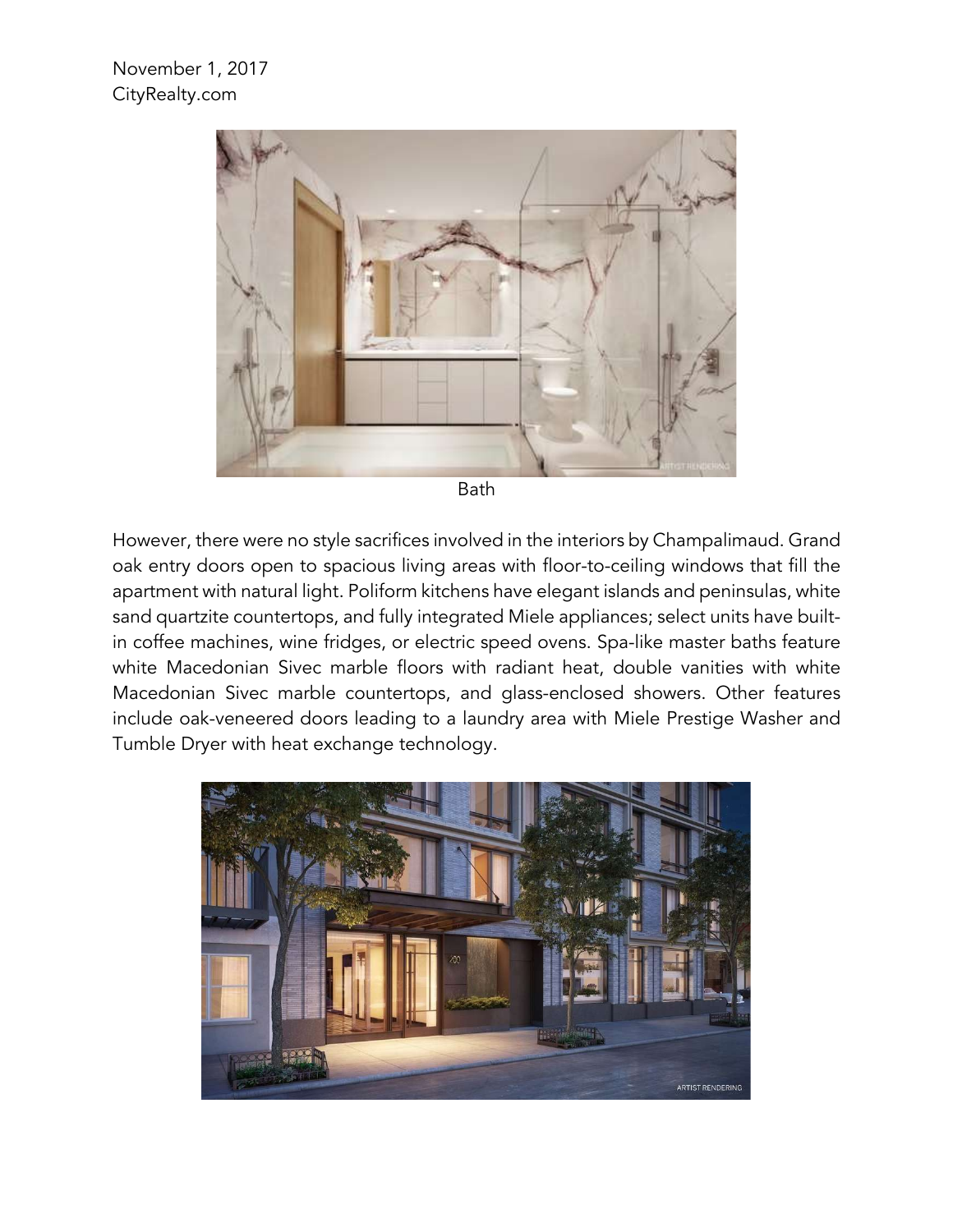

Entrance to 200 East 21st Street (Alfa Development)

Attended lobby with vertical green wall (Alfa Development)



Entrance to wellness center (Alfa Development)

Moreover, the aforementioned roof deck, lobby, and bike room are not just sustainable features but part of a suite of luxurious amenities. An extensive wellness center hosts a gym, sauna, and spa treatment room. A residents' lounge has an adjacent dining space and seating with an entertainment center and fireplace. 200 East 21st Street is located just off Third Avenue near some of Gramercy's best dining, entertainment, and shopping.